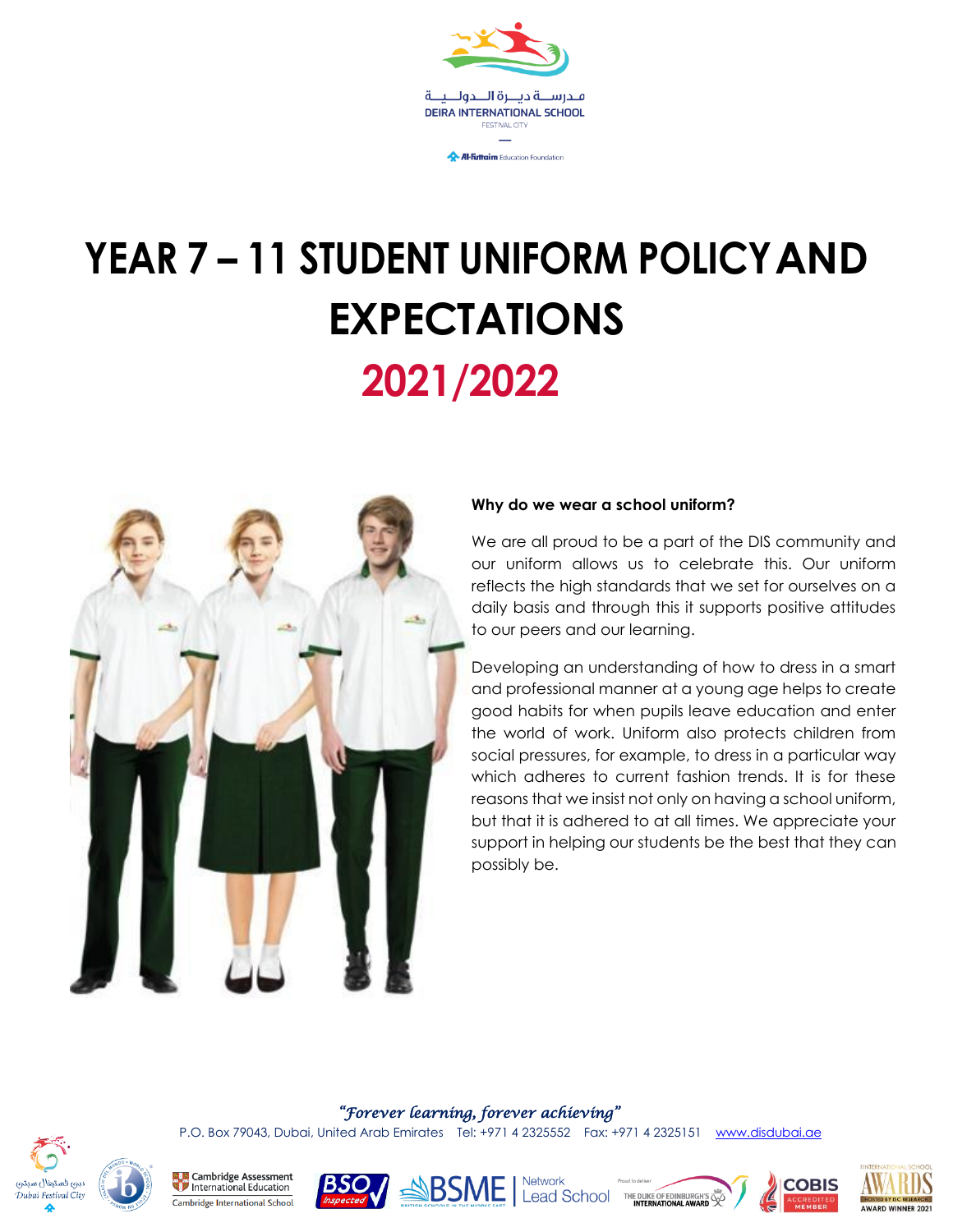

[YEAR 1 - YEAR 11]



KNEE LENGTH SKIRT [YEAR 6 - YEAR 11]



**GREEN GIRLS TROUSER**  $[YEAR 1 - YEAR 11]$ 

- School blouse can be worn with white (not visible) undergarment
- School skirt with hemline below the knee or trousers
- Plain black shoes with no heels or coloured markings (no trainers)
- Socks must be black with trousers or white with skirts
- Black or white shaylas
- Make up must be subtly applied. No nail polish or artificial nails
- Watch, small ear studs. No bracelets.
- Presentable hair, off the face. No bright and unnatural hair colours permitted
- No visible undergarments
- Only school uniform jumpers are to be worn. Tour or sports hoodies are not acceptable.
- Uniform substitutes or additional non-uniform garments are not acceptable



V-NECK SWEATER [EYFS1 - YEAR 11]



**GREEN FLEECE JACKET**  $[EYFS1 - YEAR 11]$ 



GREEN CARDIGAN [EYFS1 - YEAR 11]

#### *"Forever learning, forever achieving"*

P.O. Box 79043, Dubai, United Arab Emirates Tel: +971 4 2325552 Fax: +971 4 2325151 [www.disdubai.ae](http://www.disdubai.ae/)



**Ex. Ex. Cambridge Assessment**<br> **We determine the Education** Cambridge International School









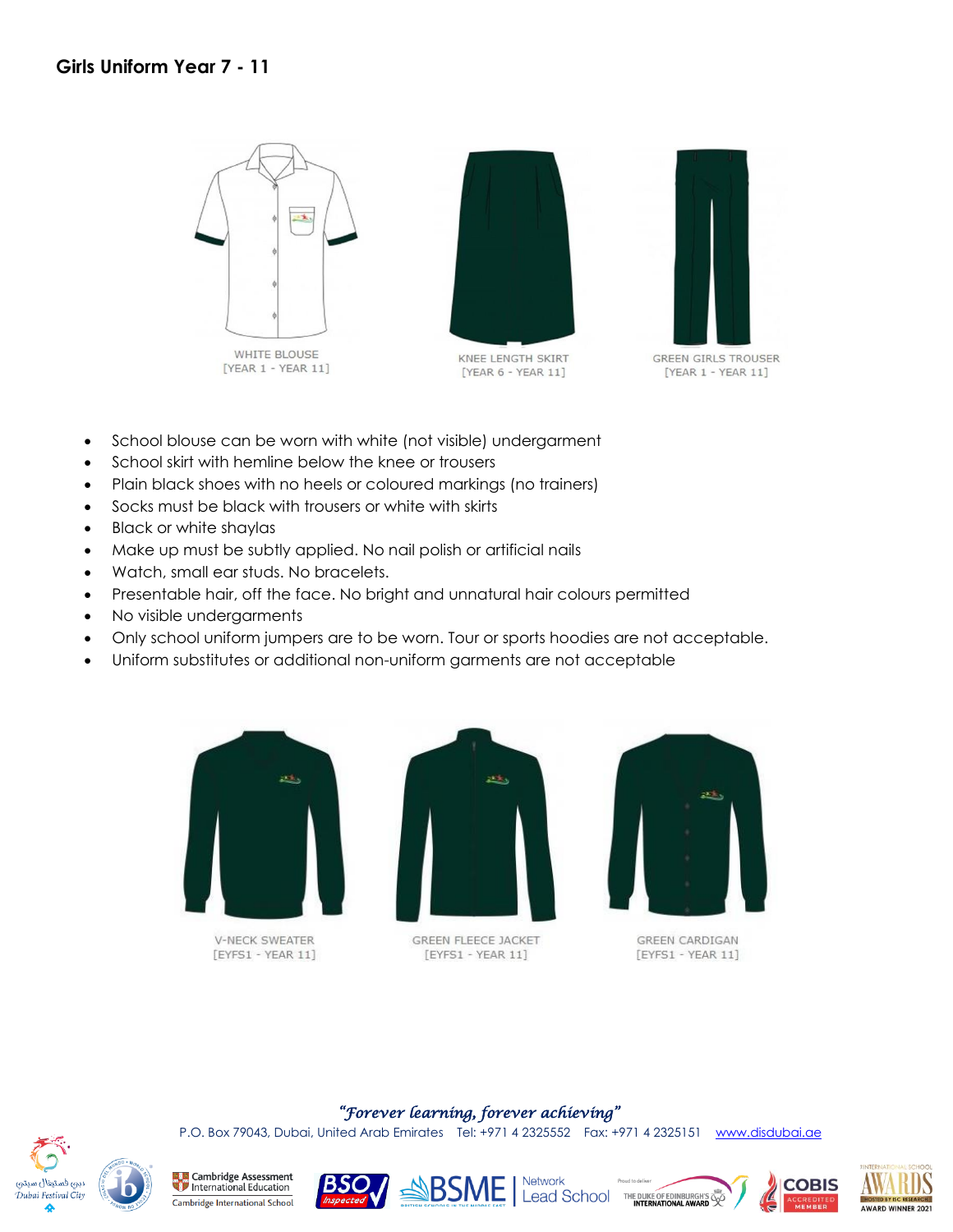

- School shirt—only plain white t-shirt may be worn under the shirt
- School trousers
- Plain black shoes without coloured markings (no trainers)
- Watch, small ear stud
- Religious medallion out of sight. No bracelets
- No visible undergarments
- Only school uniform jumpers are to be worn
- Facial hair is to be trimmed and presentable.
- Presentable hair, off the face. No bright and unnatural hair colours permitted
- Only school uniform jumpers are to be worn. Tour or sports hoodies are not acceptable.
- Uniform substitutes or additional non-uniform garments are not acceptable



[EYFS1 - YEAR 11]

[EYFS1 - YEAR 11]

*"Forever learning, forever achieving"*  P.O. Box 79043, Dubai, United Arab Emirates Tel: +971 4 2325552 Fax: +971 4 2325151 [www.disdubai.ae](http://www.disdubai.ae/)

#### Winter Uniform (Unisex)

- School V-neck pullover
- School V-neck cardigan

# دبي فستيفال سيتي .<br>Dubai Festival City

**La Cambridge Assessment**<br>The International Education Cambridge International School









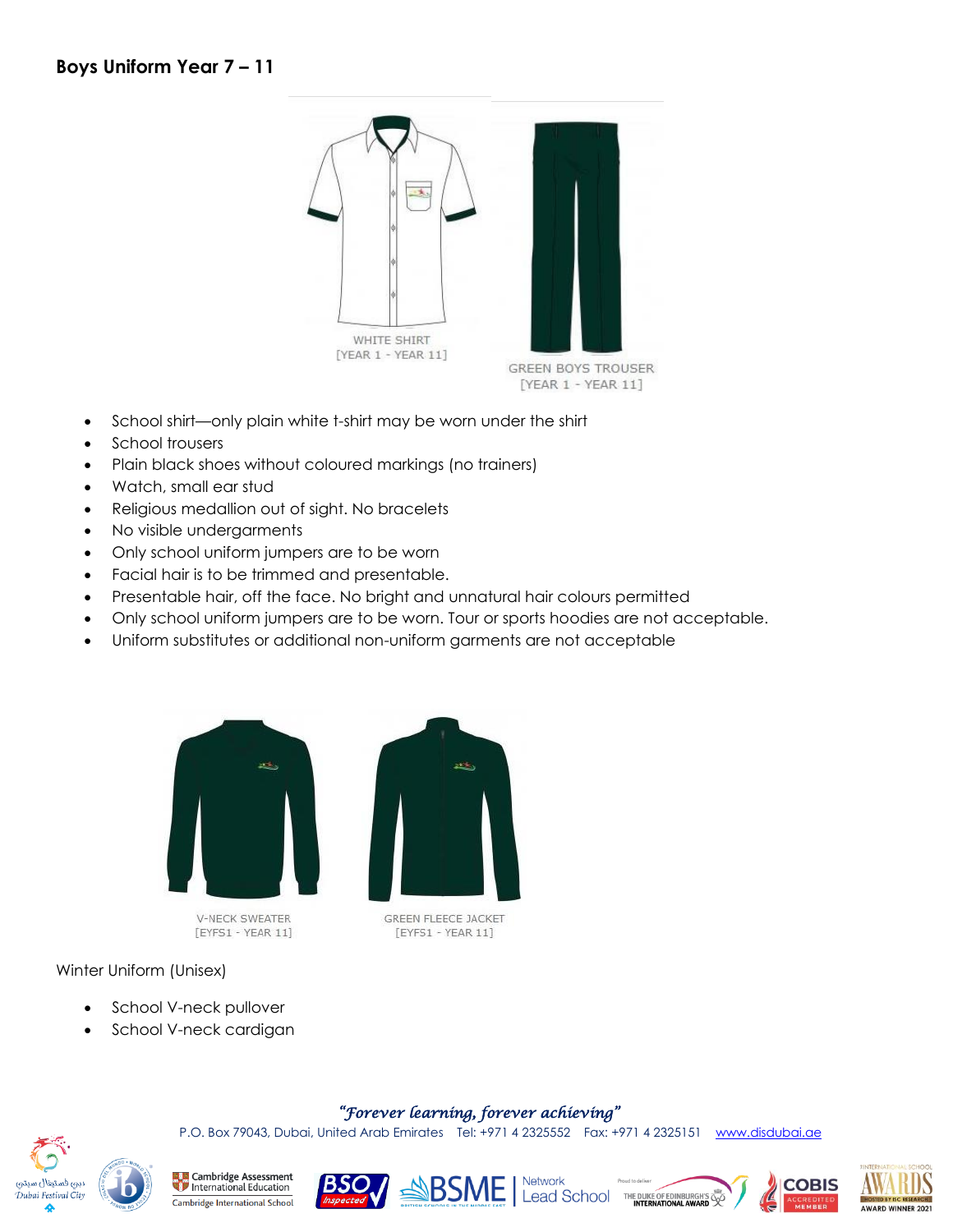#### **Acceptable Shoes**

- Shoes must be plain black with no coloured markings, contrasting colours, flashes or branding
- Trainers will only be permitted for Physical Education or sporting events
- Girls shoes should be flat. No heels



#### **Unacceptable Shoes**

- No trainers, pumps, plimsolls or sports trainer type shoes
- No branded trainers such as Nike, Puma, Sketchers, Adidas, Vans, Converse and Ralph Lauren
- Boots are not allowed. Only shoes below the ankle
- If you are unsure on what shoe to purchase please speak with the appropriate Year Learning Coordinator for further guidance



#### **School Lanyard**

- It's requirement for ALL students to wear their school lanyard.
- Safeguarding Students must visibly wear their student lanyard and ID card as show in the picture. This will allow us to safeguard all students in the building.
- Teamwork and Collaboration Allows for further teamwork and collaboration opportunities, further enhancing the learning of our students.

#### *"Forever learning, forever achieving"*

P.O. Box 79043, Dubai, United Arab Emirates Tel: +971 4 2325552 Fax: +971 4 2325151 [www.disdubai.ae](http://www.disdubai.ae/)



**Cambridge Assessment**<br>International Education Cambridge International School







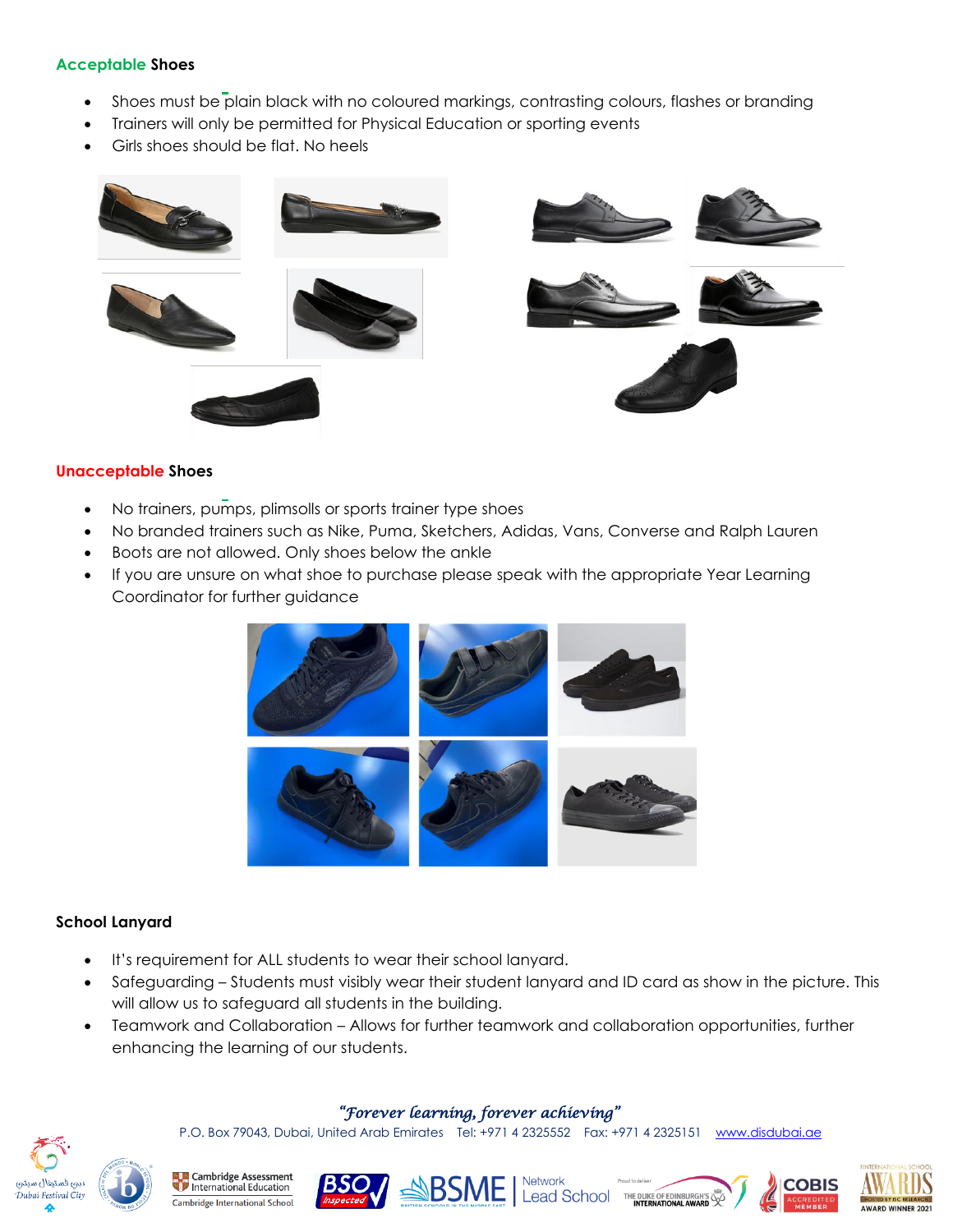- House Spirit and Community Cohesion Allows students to demonstrate house spirit and to feel a part of the DIS community.
- Digital Allows students to access contactless facilities such as the library and the canteen.



#### **Uniform Expectations:**

Students are always expected to dress according to the DIS Uniform Policy and to be presentable.

- 1. All students must comply with the dress code as outlined below unless they are given individual permission by their YLC.
- 2. If a student does not adhere to the Uniform Policy, a verbal reminder by their tutor or teacher in the first instance will be given.
- 3. If further non-compliance continues, this will be recorded on Go4Schools.
- 4. Any further non-compliance to the DIS Uniform Policy may result in non-re-enrolment for the following academic year.

*"Forever learning, forever achieving"*  P.O. Box 79043, Dubai, United Arab Emirates Tel: +971 4 2325552 Fax: +971 4 2325151 [www.disdubai.ae](http://www.disdubai.ae/)

### **PE Uniform**



WHITE POLO P.E. T-SHIRT [EYFS1 - YEAR 11]



GREEN P.E. SHORT [EYFS1 - YEAR 11]





**BASEBALL CAP** [EYFS1 - YEAR 11]



**Ex** Cambridge Assessment<br>Dinternational Education Cambridge International School